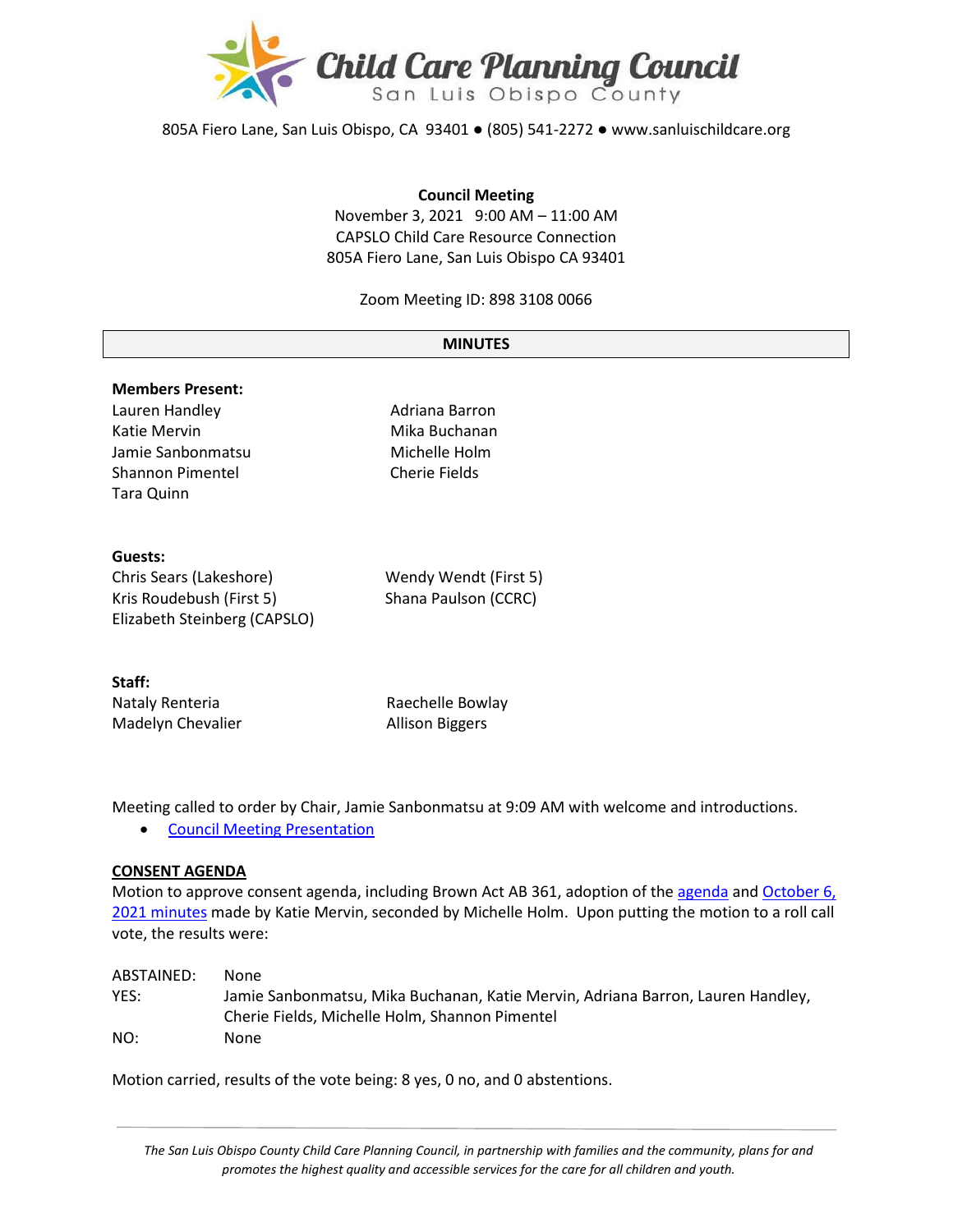## **PUBLIC COMMENT**

#### **Shana Paulson, CAPSLO Child Care Resource Connection**

- Working to build care all over the county
- Receiving more child care initiative project money; capacity building focusing on infant and toddler expansion and nontraditional hour care
	- o \$300,000 over 2 years

#### **COUNCIL MEMBER ANNOUNCEMENTS & PROGRAM UPDATES**

#### **Shannon Pimentel, San Luis Obispo County Office of Education**

- Positive Discipline 3 Session Workshop
	- o Monday, November 8, 2021 5:30 7:00 PM
	- o Monday, November 15, 2021 5:30 7:00 PM
	- o Monday, November 29, 2021 5:30 7:00 PM
	- o [Register](https://slocoe.k12oms.org/964-211066)
- How to Tell Stories to Children
	- o Tuesday, November 9, 2021 5:30 7:00 PM
	- o [Register](https://slocoe.k12oms.org/964-211775)
- Social-[Emotional Learning Community of Practice](https://drive.google.com/file/d/1zHIMO2bSyS9jFue_fvfxVKByla6soPMO/view)

#### **Lauren Handley, Paso Robles Joint Unified School District**

- Continue to enroll as they serve over 150 students at Marie Bauer
- Final stages of MOU with Head Start
- Community Meeting on November 10, 2021 5:30 6:30 PM

#### **Cherie Fields, San Luis Obispo County Public Health**

- Public Health Home Visiting Program opened for full service. Program is still in a hybrid system; face-to-face visits are being offered with proper personal protective equipment.
- Immunization Clinics open by appointment (Paso Robles, San Luis Obispo, & Grover Beach).
	- $\circ$  COVID-19 Vaccines and Booster Shots available by walk in and appointment
- Home Visiting Coordination Grant; working with First 5 SLO
- Family Planning Clinic open in Paso Robles
- New Nurse Home Visiting Brochure
	- o Attachment

#### **BROWN ACT UPDATE**

- On September 15, 2021, the Governor signed into law Assembly Bill 361 (AB 361), effective immediately, authorizing a local agency to use teleconferencing without complying with the Brown Act teleconference requirements for public meetings during a proclaimed state of emergency, and such state of emergency still exists.
- Under AB 361, a local agency may hold a teleconferenced meeting during a proclaimed state of emergency upon a determination, by majority vote, that as a result of the emergency, meeting in person would present imminent risks to the health or safety of attendees.
- Such findings must be made no later than 30 days after the first teleconferenced meeting pursuant to AB 361, and every 30 days thereafter, in order to continue to meet by teleconference under such abbreviated teleconferencing procedures.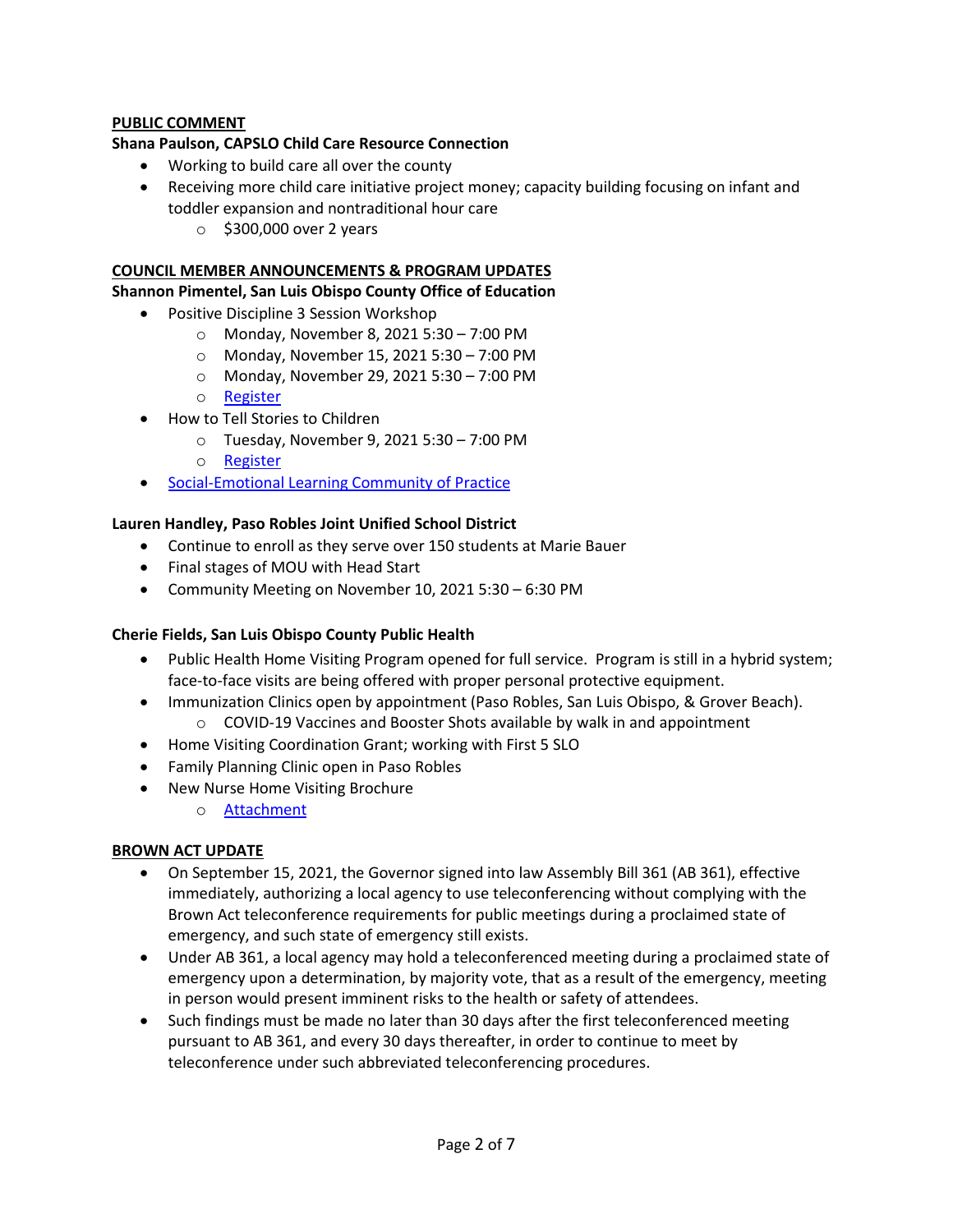- AB 361 abolishes allowance for Local Agencies to require public comment to be submitted in advance of meeting; email public comments still allowed but must allow public opportunity to read their comments in "real time."
- ALL votes taken during a teleconferenced meeting shall be by rollcall.
- Council approves and determines that meeting in person would present imminent risks to the health and safety of attendees, and will continue to hold its meetings by teleconference pursuant to AB 361.
- Attachments Included:
	- $\circ$  AB 361: Teleconferencing Under the Brown Act in the 21<sup>st</sup> Century

#### **ADVOCACY UPDATE**

- On October 5th, Governor Gavin Newsom held a special press conference at Sunset Elementary School in Fresno, CA to sign a package of Early Childhood legislation including Early Edge's sponsored bill AB 1363, authored by Asm. Luz Rivas! AB 1363 requires the creation of a standardized process for identifying Dual Language Learners (DLLs) in the California State Preschool Program (CSPP).
- Attachments Included:
	- o [AB 1363 Fact Sheet](https://earlyedgecalifornia.org/wp-content/uploads/2021/05/AB-1363-Luz-Rivas-Factsheet_FINAL.pdf)
	- o October 5<sup>th</sup> [Press Conference](https://www.youtube.com/watch?v=UeIc68AEyf8)
- The Hunt Institute ha[s released Childcare and Prekindergarten in The Build Back Better Act: A](https://hunt-institute.us15.list-manage.com/track/click?u=f6567f26104143bfe6368b716&id=fafedbaf90&e=3457bec4dd)  [Guide for Policymakers,](https://hunt-institute.us15.list-manage.com/track/click?u=f6567f26104143bfe6368b716&id=98b9f3c701&e=3457bec4dd) which condenses roughly 100 pages of pertinent bill language into 6 pages of question and answer-style summary.
- Attachment Included:
	- o [Child Care and Prekindergarten in the Build Back Better Act: A Guide for Policym](https://hunt-institute.org/wp-content/uploads/2021/11/Hunt-Institute-Build-Back-Better-Guide-for-Policymakers-11.1.21-1.pdf?utm_source=Master+List&utm_campaign=fb83aab416-EMAIL_CAMPAIGN_2019_10_29_09_12_COPY_02&utm_medium=email&utm_term=0_3899c3c7c1-fb83aab416-221972482)akers

## **FIRST 5 SLO COMMISSION UPDATE – Wendy Wendt**

- Commission Meeting: October 28, 2021
- American Rescue Plan Act Local Proposal for Investment in Children and Families
- San Luis Obispo County Collaborative Child Care Study Approval to move forward with Fran McIntyre as the contractor for Phase 2
- [Family Friendly Workplace Accelerator Program released](https://slochamber.org/slo-chamber-announces-new-free-family-friendly-workplace-accelerator-program/)
	- $\circ$  A free resource for SLO County businesses to foster a strong local workforce through family-friendly workplace policies
	- $\circ$  About 10 SLO County businesses have reached out to inquire about the program; program getting momentum
- November Hands-On Hero: [Kristin Gautrey](https://storage.googleapis.com/first5slo-org/uploads/Nov%202021%20Press%20Ready%20Hands-on%20Hero%20Profile.pdf)

## **WE ARE THE CARE UPDATE**

- Task Force Meetings:
	- $\circ$  Cross-Sector Collaboration Task Force Friday November 12th @ 10AM
	- o Public Awareness Task Force Friday November 19th @ 10AM
	- o Power to the Profession Task Force TBD *(January)*
	- o Local Government Engagement TBD *(Week of Nov. 29)*
	- o Leadership TBD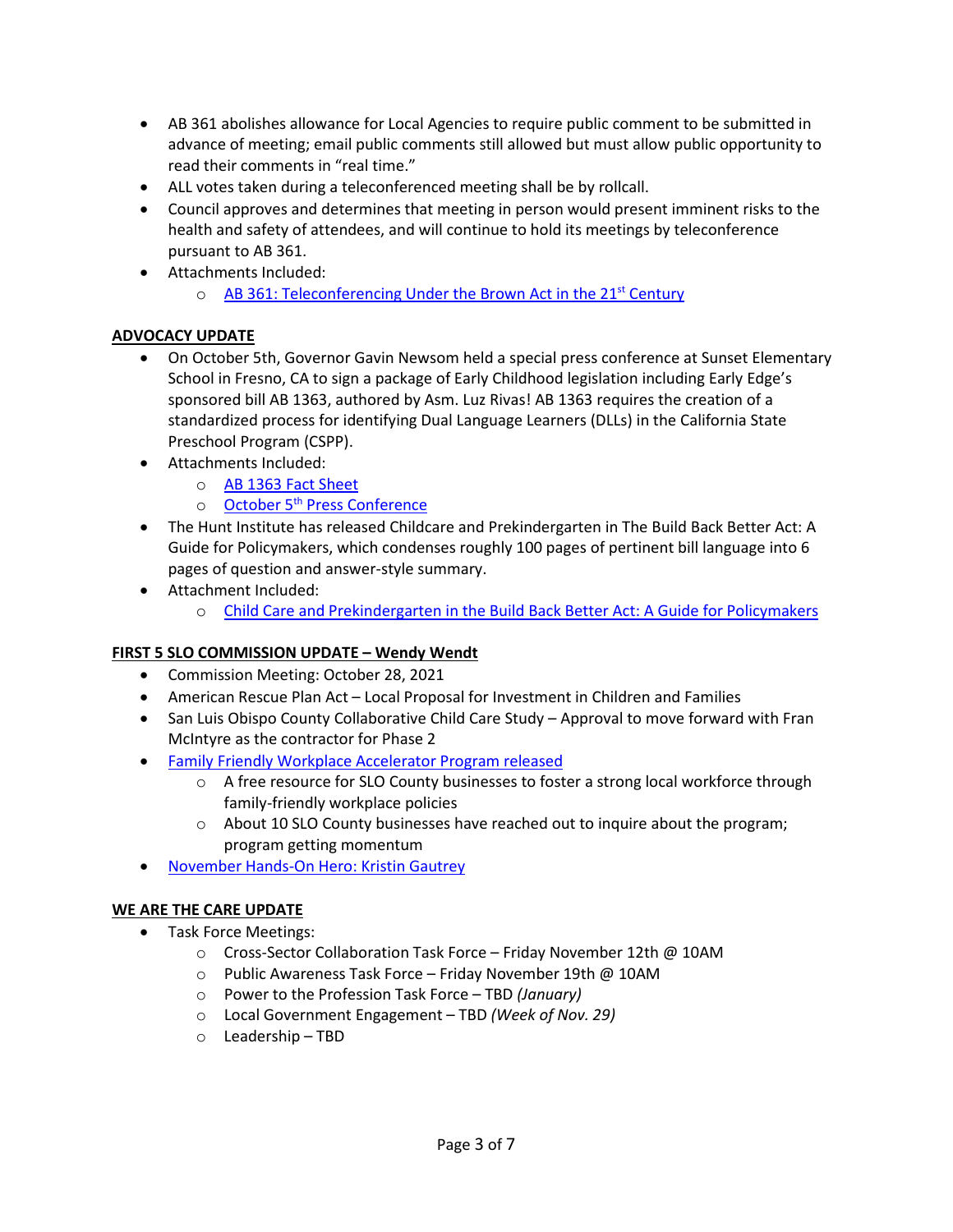## **COORDINATOR UPDATE – Raechelle Bowlay**

- November Meetings:
	- o CCRC Finance
	- o CAPSLO Diversity, Equity & Inclusion Committee and Steering Committee
	- o Center-Based Teacher Networking
	- o School Age Child Care Networking
	- o We Are The Care
	- o Atascadero Chamber of Commerce
		- **•** Monthly Mixer
		- Board of Directors
			- Membership Committee
			- Diversity Council & Women in Business
	- o SLO County Commission on the Status of Women & Girls
	- o Home Visiting Community Advisory Board Meeting
	- o SLO REACH Advisory Committee
- Early Childhood Policy Council Parent Advisory Committee
	- o Wednesday, November 3, 2021 3:00 5:00 PM
	- o [Register](https://wested.zoom.us/webinar/register/WN_dhRlZylKTueVASqIBeRJyg)
- Birth to 12th Grade Water Cooler Conference
	- o Shining A Light on Equity
	- o Monday, November 15th & Tuesday, November 16th 1:00 4:00 PM
	- o [Register](https://www.advancementprojectca.org/birth-to-12th-grade-water-cooler-conference-shining-a-light-on-equity?emci=60b4d6a6-352c-ec11-981f-c896653b9208&emdi=9021b429-092d-ec11-981f-c896653b9208&ceid=10046063)
- 19<sup>th</sup> [Annual Early Years Virtual Conference](https://files.constantcontact.com/17997e59001/cca1aecf-ab6e-45c2-9cea-5b1399814e8d.pdf)
	- o [Call to Presenters](https://docs.google.com/forms/d/e/1FAIpQLSc1EOpYxkESxPSlNghoeeJBupnH8eyE0Qs_NLFCtLpHuVWjNA/viewform)
	- o [Sponsorship Opportunities](https://docs.google.com/forms/d/e/1FAIpQLSeKUOtQg6xemYwkAST5ozXcgyrCgUF_pESBxbV9ovuQA8Wm4w/closedform)
- Challenges and Success Factors for Head Start Employed Community College ECE Students: A Phenomenological Research Study
	- o Thursday, November 4, 2021 1:00 2:00 PM
	- o [Register](https://accessece.org/event-4475369/Registration)
- Book Discussion: Don't Look Away
	- o Monday, November 8, 2021 2:00 3:00 PM
	- o [Register](https://accessece.org/event-4475421/Registration)
- Mental Health in Early Childhood Teacher Education
	- o Thursday, November 11, 2021 1:00 2:00 PM
	- o [Register](https://accessece.org/event-4475386/Registration)
- Open Space/Circle of Connections
	- o Tuesday, November 16, 2021 2:00 3:00 PM
	- o [Register](https://accessece.org/event-4475395/Registration)
- Information Session: Universal TK and Expanded Learning
	- o Thursday, November 18, 2021 9:00 11:00 AM
	- o [Register](https://vcoe.k12oms.org/1618-212263)
- 3<sup>rd</sup> Annual Alliance for Mental Wellness
	- o Tuesday, November 9, 2021 6:00 7:30 PM
	- o [Register](https://us06web.zoom.us/webinar/register/WN_wKX-QpErRBeO7xn0Pvps6A)
- Local Government Engagement Lunch with the League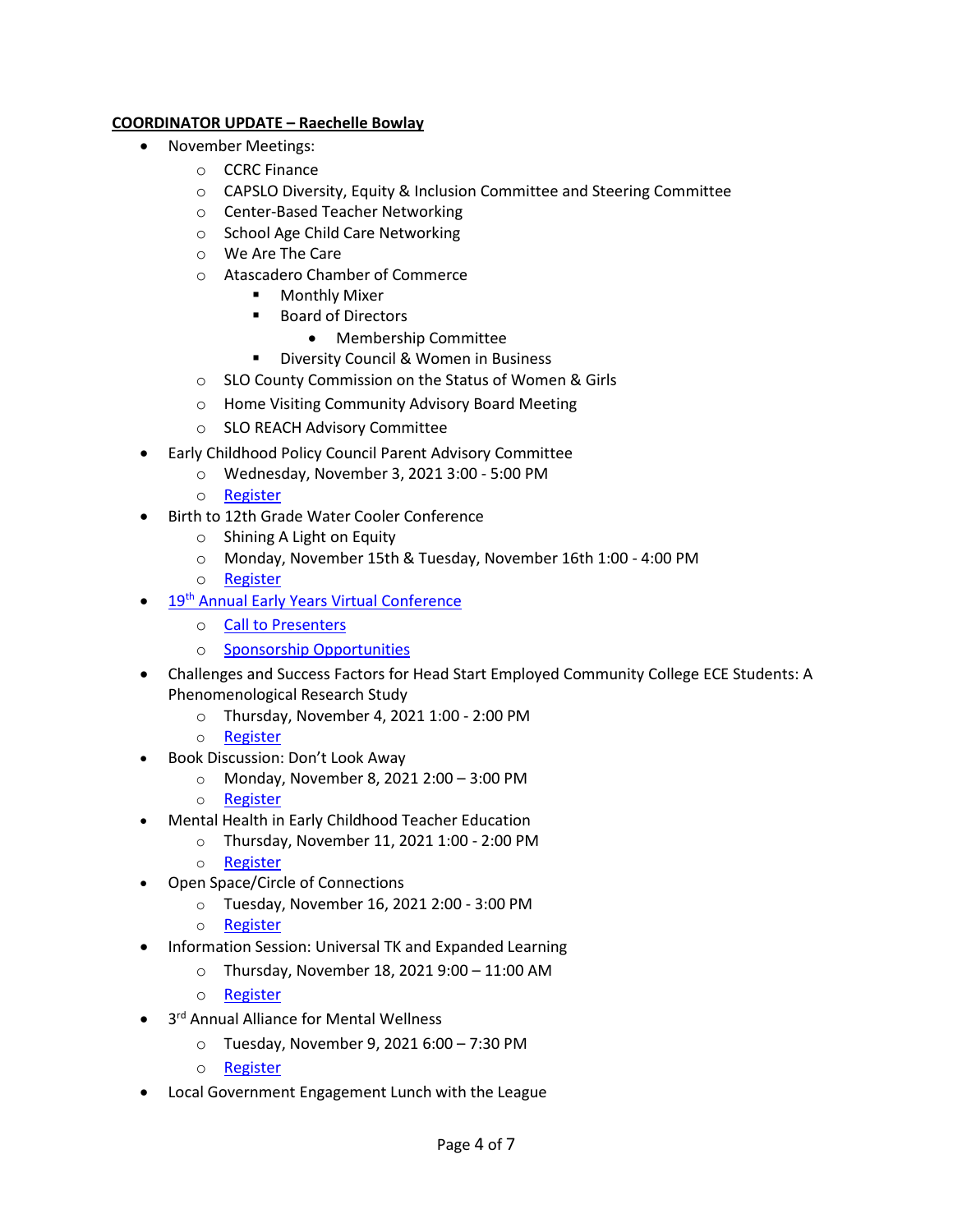- o Monday, November 8, 2021 12:00 PM
- o [Register](https://my.lwv.org/california/san-luis-obispo-county/event/very-important-webinar-county-redistricting-please-attend)
- The State of Child Care Part II in January 2022
	- o Tentative Theme: The Future of ECE through Partnerships
- CDE Updates
	- $\circ$  The California Department of Education Expanded Learning Division (EXLD) is proud to announce a new Expanded Learning Opportunities Program (ELO-P) web page
	- o [Expanded Learning Opportunities Program](https://www.cde.ca.gov/ls/ex/elopinfo.asp)  Expanded Learning (CA Dept of Education)
	- o [New Biliteracy Pathway Recognition Program](https://www.cde.ca.gov/sp/el/er/biltrcypathwy.asp)
	- o Inclusive Early Education Expansion Program (IEEEP) supports progress on early childhood transitions and data improvement
	- o Effective November 1, 2021, the CDE Early Learning and Care Division will be known as the Early Education Division (EED)
- CDE Upcoming Events
- P-3 Alignment Webinar Series
	- o Tuesday, November 9, 2021 3:30 5:00 PM
	- o [Register](https://us02web.zoom.us/webinar/register/WN_woDs1lZXT3e7DRybTbfRng)
- New Biliteracy Pathway Recognition Program Webinar
	- o Tuesday, November 9, 2021 10:00 11:00 AM
	- o [Register](https://us02web.zoom.us/webinar/register/WN_JaeP5o6oTCKr4BSEGLpvag)
- EdPrepLab Virtual Fall Forum
	- o Thursday, November 18, 2021 9:00 10:00 AM
	- o [Register](https://www.surveymonkey.com/r/HR2FD2V)
- CDSS Updates
	- o #BuildUpChildCare Social Media Toolkit
	- $\circ$  As Congress continues to negotiate tough cuts to the Build Back Better Agenda, child care stakeholders are encouraged to weigh in on social media in support of dedicated, standalone funding for child care facilities.
	- o [Social Media Toolkit](https://www.ncfn.org/blog/buildupchildcare-social-media-toolkit)
- Stakeholder Meeting for Child Care and Development Infrastructure Grant Program
	- o Thursday, November 4, 2021 9:00 AM 1:30 PM
	- o [RSVP](mailto:CCDDFacilities@dss.ca.gov)
- American Rescue Plan Act Proposal
	- o Approximately \$85 million in funding coming to the County and cities
	- o Collaborative Letter from First 5 SLO, Child Care Planning Council, Quality Counts, CAPSO Child Care Resource Connection, Help Me Grow, etc.
	- o Proposed Strategies:
		- 1. Access to Child Care through Vouchers
		- 2. Business Grants for Child Care Programs
		- 3. Strengthening Local Child Care System Infrastructure
		- 4. Workforce Pipeline for Child Care Professionals
		- 5. Child Care Facility Development and Improvement
		- 6. Mental and Behavioral Health Support for Children & Families
		- 7. Eviction Protection for Families
		- 8. Family Resource Centers
- Local/Regional ARPA Investments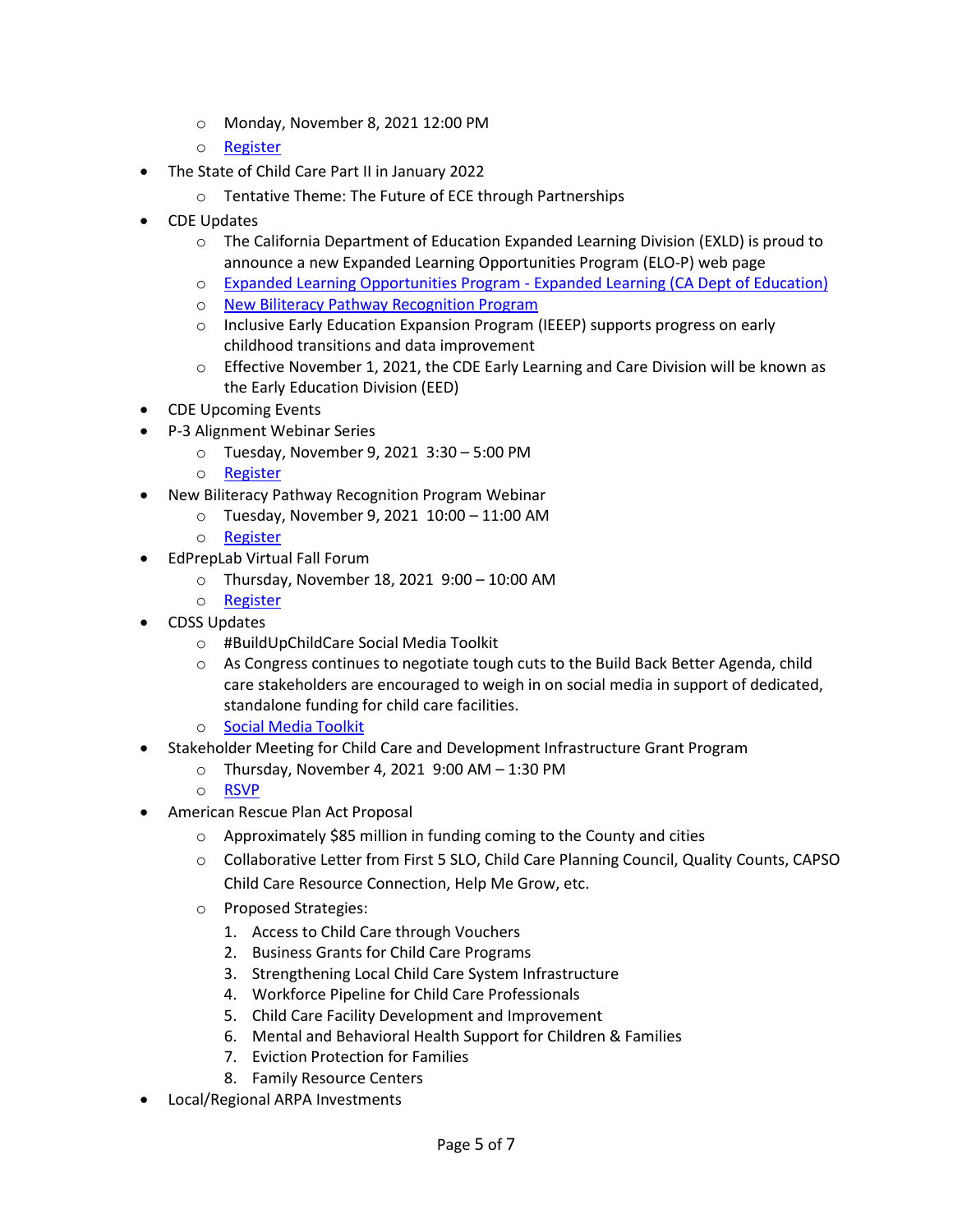- $\circ$  Arroyo Grande at the October 12th meeting, City Council approved allocation of \$100,000 towards child care.
- o [Grover Beach invests \\$50,000 in child care assistance](https://www.newtimesslo.com/sanluisobispo/grover-beach-invests-50000-in-child-care-assistance/Content?oid=11628432&fbclid=IwAR1o6_3FSKtxiCARnsJrrnRvp_qGtaLfuW5tn8Q4O7tJRQPQrdCumtokvqA)  direct support to Boys & Girls [Club and SLO YMCA](https://www.newtimesslo.com/sanluisobispo/grover-beach-invests-50000-in-child-care-assistance/Content?oid=11628432&fbclid=IwAR1o6_3FSKtxiCARnsJrrnRvp_qGtaLfuW5tn8Q4O7tJRQPQrdCumtokvqA)
- o Pismo Beach invests \$50,000 towards child care.
	- [Grants/Scholarships for child care centers and families](https://drive.google.com/file/d/14SJVxYZsbh1ffbwiKQo9cy1arC3lzfoa/view)
- o Santa Barbara County
	- **[Addendum to Memo](https://drive.google.com/file/d/19v54lwgle81hDgzBAnG4TixbOkNwYTC5/view?usp=sharing)**
	- [Recommendation Report](https://drive.google.com/file/d/1JBiySxW7NrnaDdfgTBX7T9xcYI0-jTCV/view?usp=sharing)
	- **[Board of Supervisors Presentation](https://drive.google.com/file/d/12rSJF9_oynLLzCzvb-waLPSARuBISpa_/view?usp=sharing)**
- Reflecting on Anti-Bias Education in Action: The Early Years
	- o A Film by Debbie LeeKeenan, John Nimmo, Filiz Efe McKinney
	- o [Official Film Trailer](https://www.antibiasleadersece.com/the-film-reflecting-on-anti-bias-education-in-action/)
- Commission on the Status of Women & Girls
	- o 2022 Women's Wall of Fame Awards
		- Nominations close December 3, 2021
		- **Luncheon on March 19, 2022**
- COVID Vaccine Task Force
	- o [Health Officer Issues Criteria for Lifting Order Requiring Masking in Indoor Public Places](https://drive.google.com/file/d/1_47QqLWv0e92n5-I9lxjNsnPmqvT9SWA/view?usp=sharing)
	- o [Moderna and J&J booster and additional dose now available for SLO County residents](https://www.slocounty.ca.gov/Departments/Health-Agency/Public-Health/Department-News/COVID-19-Updates/COVID-19-Vaccine-Updates/COVID-19-Vaccine-Boosters-Now-Available-to-More-Sa.aspx)
	- o North County COVID-19 [Vaccine Site Relocating to Paso Robles Train Station](https://drive.google.com/file/d/1u0szt2JKKXpj3bJv801b3JO33xB1eveT/view)
	- o Flyer: COVID-[19 Community Testing Sites](https://drive.google.com/file/d/1PCr26xLtiVzId9HnOEpZLKiobH-pWstS/view)

## **QUALITY COUNTS UPDATE**

- CAAEYC California Association for the Education of Young Children
	- o 2022 Annual Conference and Expo April 29, 30 and May 1
	- o QC Staff submitted 6 proposals
	- o Registration Now Live
	- o Working on a Quality Counts PCAEYC Partnership to support memberships for Quality Counts Participants
	- o Region 7 Hub October 25th

## **PROGRAM SELF-EVALUATION**

- Recommendation: Executive Committee recommends approval of the annual self-evaluation report to be approved by Council prior to submission to the California Department of Education on behalf of the California Department of Social Services.
- Background: The annual self-evaluation report is due via survey by November 15, 2021. The selfevaluation report was completed by Council Coordinator and presented to be approved by Executive Committee on October 27, 2021 and pending Council approval. The self-evaluation report shows that the Child Care Planning Council is in compliance with all state mandates.
- Attachments Included:
	- o Council Self-[Evaluation Action Item](https://drive.google.com/file/d/1hzqcQ-ulLPyUU0Xfbx6_G3klJGC7cD8M/view?usp=sharing)